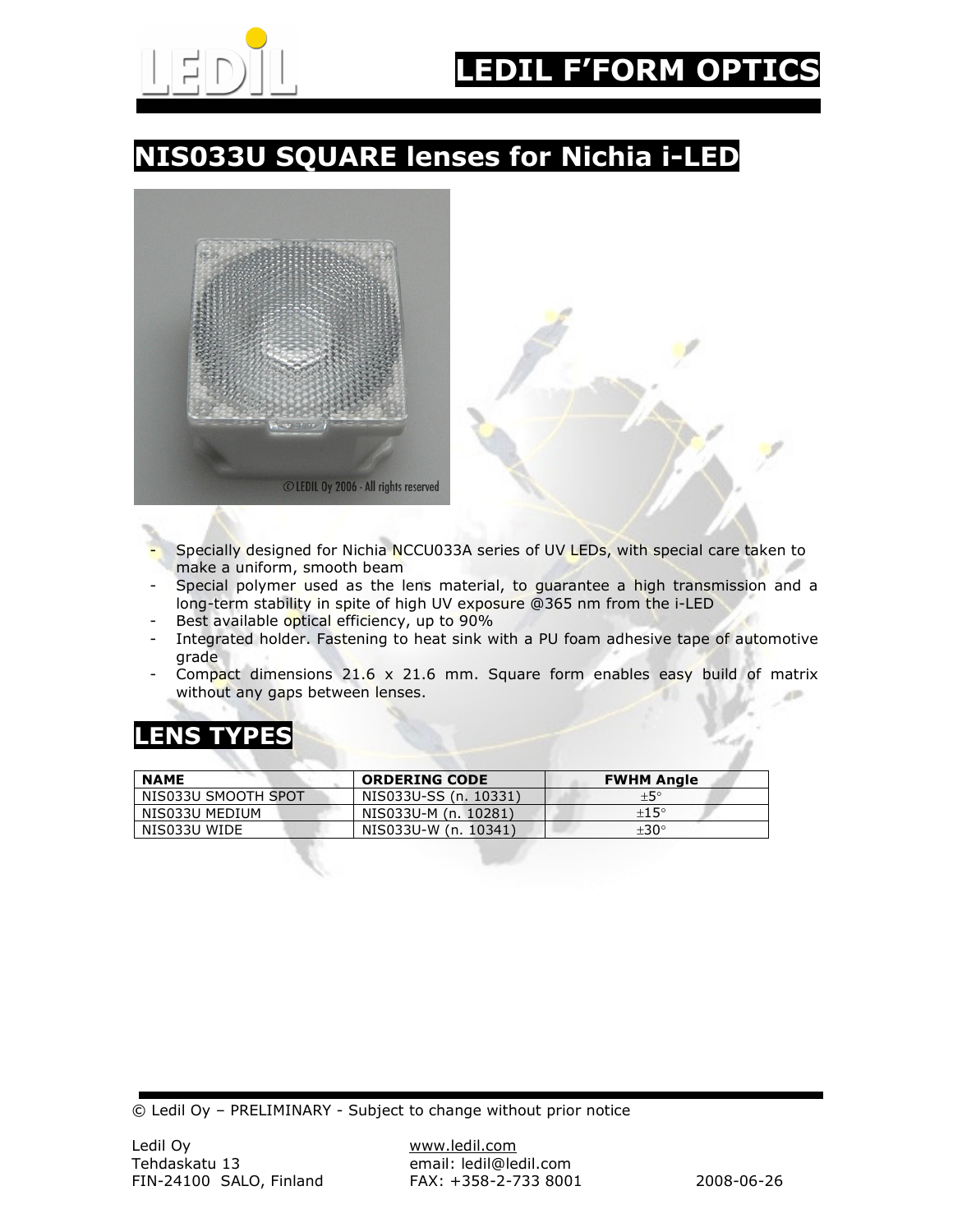

# LEDIL F'FORM OPTICS

### MEASUREMENTS

NIS033U-SS





#### NIS033U-W













© Ledil Oy – PRELIMINARY - Subject to change without prior notice

Ledil Oy www.ledil.com FIN-24100 SALO, Finland FAX: +358-2-733 8001 2008-06-26

email: ledil@ledil.com<br>FAX: +358-2-733 8001